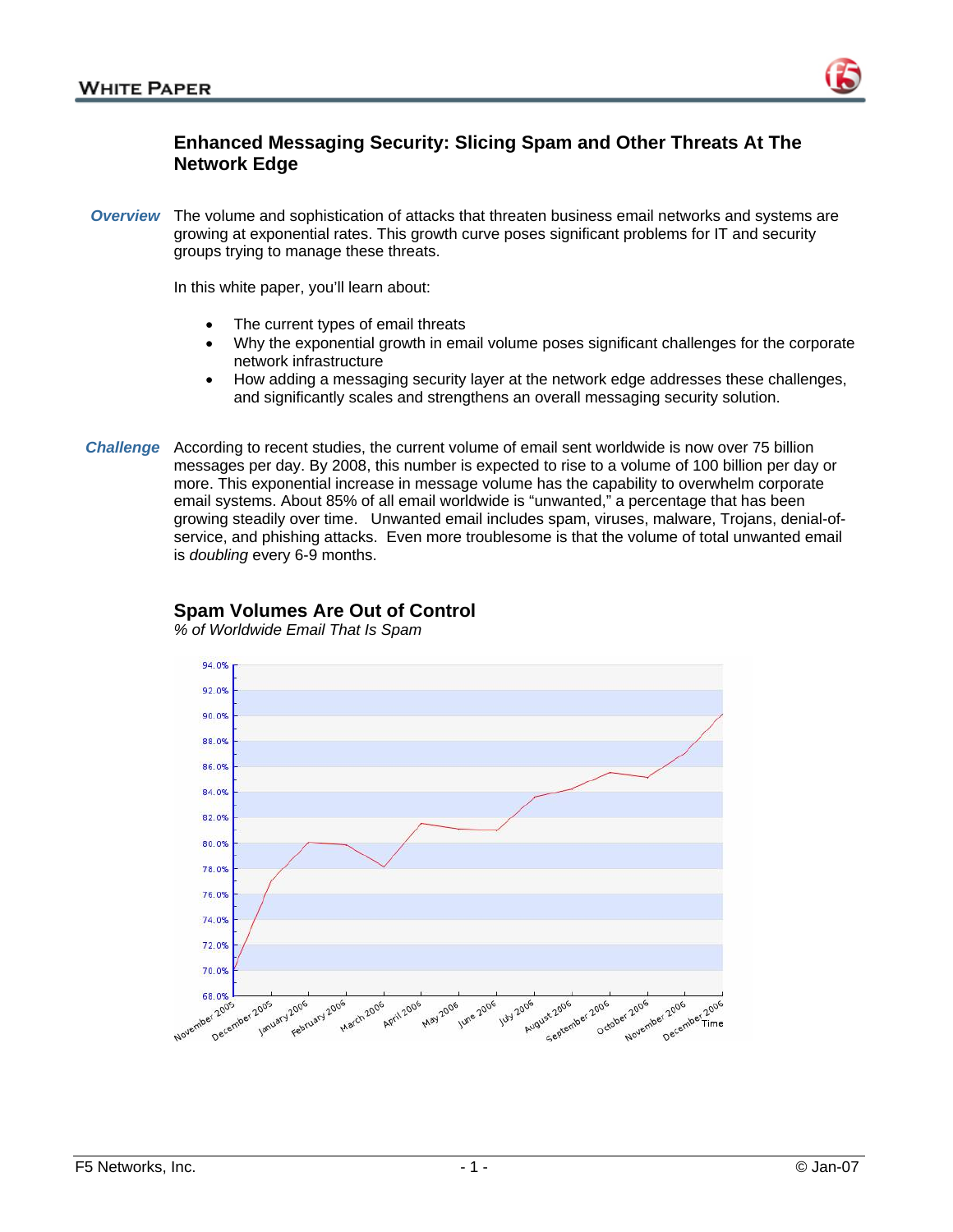

Threats to corporate email security can be grouped into four primary categories:

#### **Spam**

Spam is broadly defined as any message that is unsolicited and unwanted, or "junk mail." Most spam messages attempt to sell products or services; a large percentage of these messages are pornographic or otherwise offensive.

### **Phishing**

Phishing is a scam in which fraudsters "fish" for personal information by pretending to be a legitimate company. These attempts often claim that your account is in jeopardy and ask you to validate, confirm or update information such as credit card numbers.

### **Viruses**

Viruses come in many forms. Some are intended merely to cause a nuisance and block network traffic temporarily, while others, such as Trojans, are designed to steal vital information and relay it to an external server controlled by the hacker who created the virus.

### **Zombies**

Zombies are the newest threat to enterprise network security. A zombie PC is one that has been taken over by a remote hacker through the use of Trojans, which are files that appear to be legitimate but instead are viruses that hijack a PC and use it to send spam, viruses, DoS attacks and phishing scams. These zombie machines are networked and used in conjunction with each other to send thousands of messages each, often targeting specific entities.

While each of these categories poses a unique threat to email security, many attacks combine several elements to exploit multiple vulnerabilities simultaneously.

### **Detecting Spam**

Unwanted email is becoming more difficult to detect, mainly because attackers are professionals with the budget and technical prowess to develop spam, phishing attacks, viruses and zombies that can get through existing filters. Gone are the days of lone hackers working late at night. Many of these hackers run teams of engineers with very sophisticated equipment and technology.

Professional hacking teams typically have all the same security software that corporations do, and will constantly test their strategies to see if they can outsmart the filters. One example of this is *hash busting text*, where spammers will have their zombie networks send out emails that are each unique and cannot be recognized with a hash. Another example is the increasing use of imagebased spam, where all the text is in image format, and even the images can be made to vary uniquely (more hash busting). This makes it very difficult to detect email based solely on the content of the email.

The net result is that the reputation of the sender is becoming more and more important as a way to detect unwanted email. Legitimate senders with good reputations will rarely send spam, and if their systems are ever compromised by a zombie, their reputation score will almost immediately reflect that and their emails can be flagged as unwanted until their systems and corresponding score returns to normal.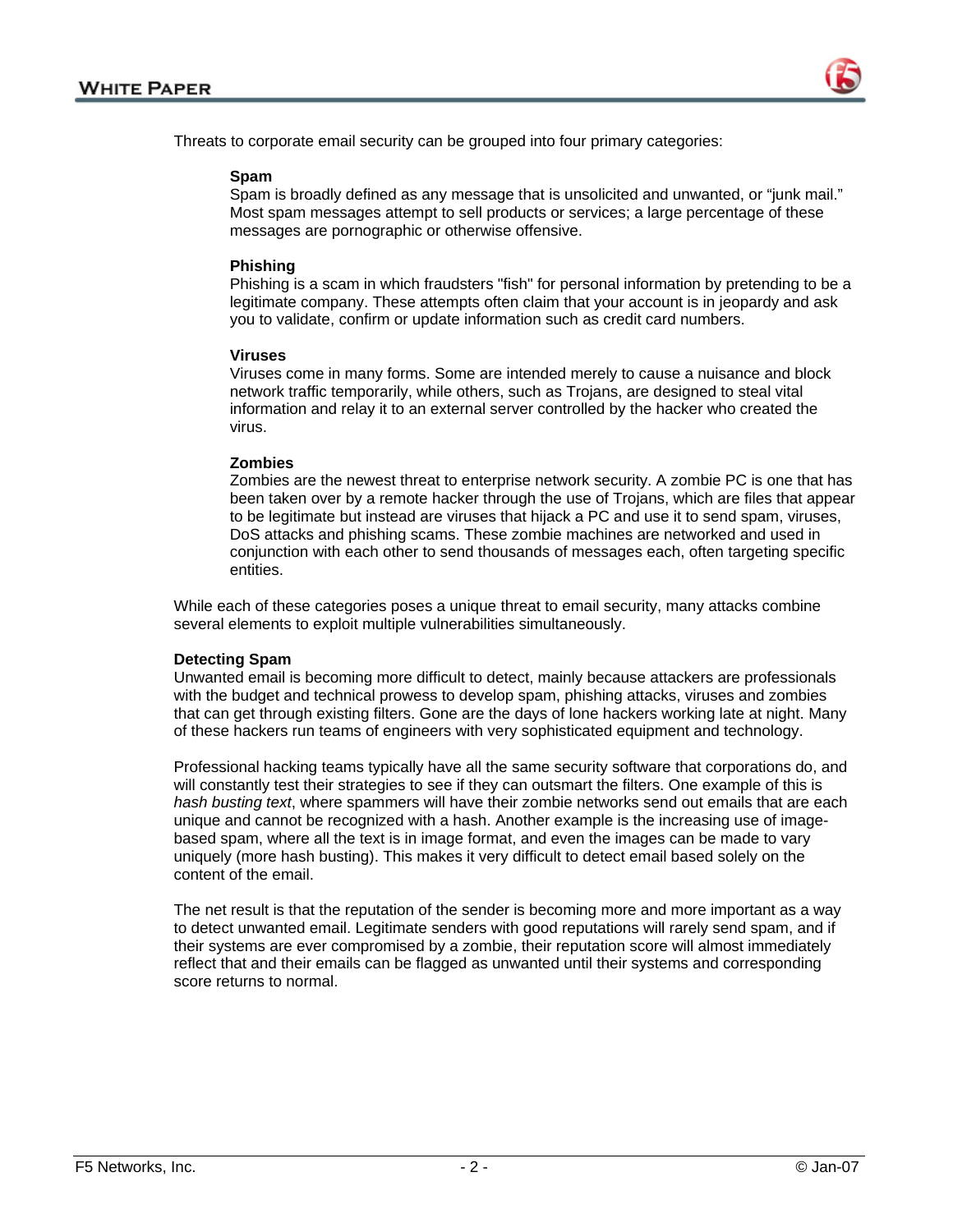

# *Hard-to-detect Image Spam is Growing – A Six Month Window, 2006*

### **The Corporate Messaging Security Challenge**

Every message that crosses the corporate gateway uses valuable bandwidth, which is already in short supply in most organizations. IT departments are being forced to add additional mail security gateways and mail servers to their infrastructure as the volume of mail outstrips the capacity of their existing machines.

Considering that the inbound mail volume at many companies is doubling every three to four months, mainly due to bad emails, it's easy to see that IT departments have a significant challenge on their hands trying to purchase, test, and install the components of their rapidly growing email infrastructure.

IT departments are forced to manage these increasingly complex infrastructures, requiring valuable man-hours. In addition, administrators must learn the intricacies of several different programs and control ever-expanding racks full of servers – an expensive proposition for many organizations.

### **Re active Approach….**

- Ask for more budget
- Add more bandwidth
- Add more Firewall capacity
- Add more Messaging Security capacity

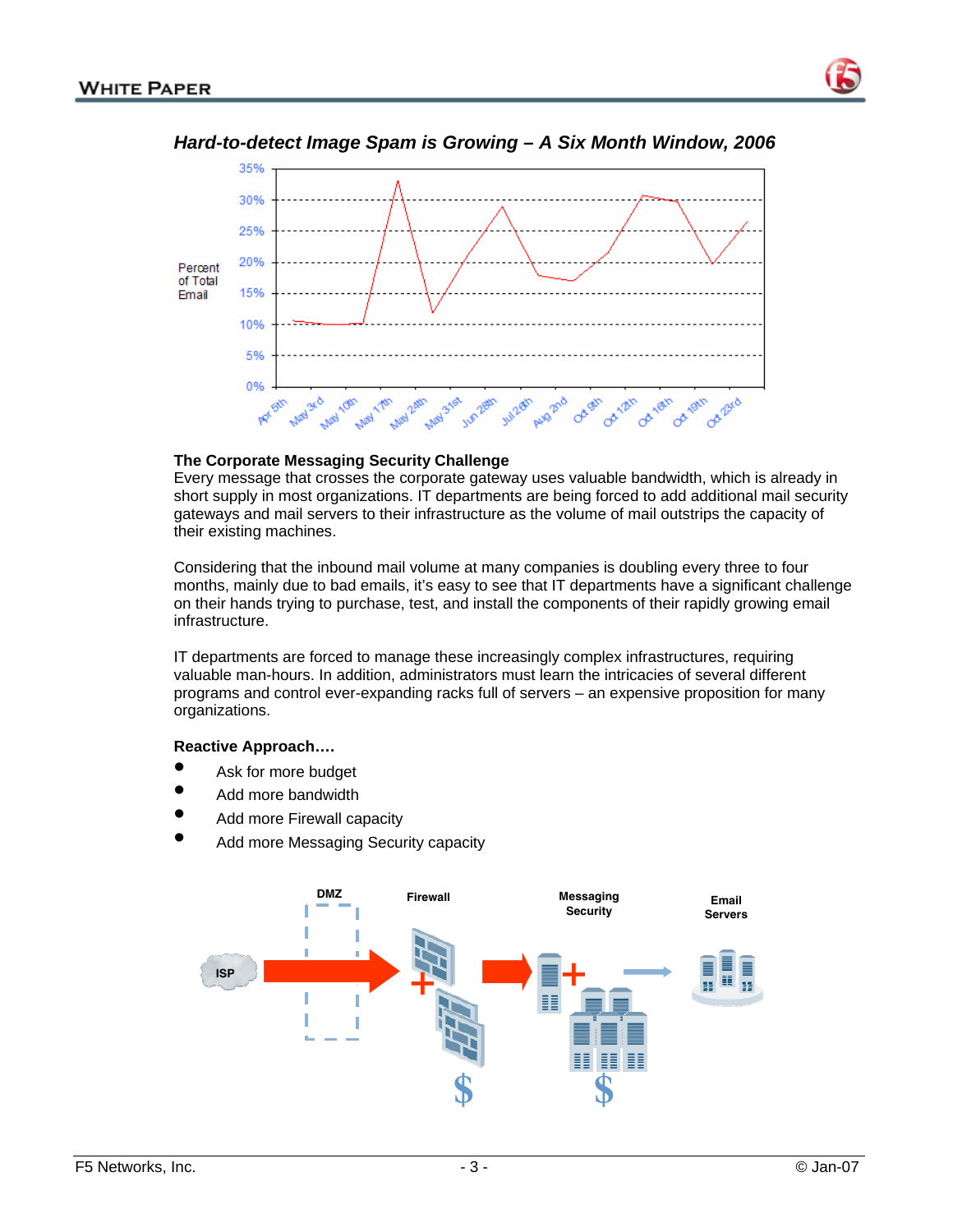Simply adding hardware is a reactive approach. Considering the growth rate of inbound email, to double or triple hardware and infrastructure costs every 6-9 months is simply not in the budget. To take a more proactive approach, many administrators are starting to use products or services that look at the sender's reputation. By doing so, they hope to eliminate bad email at the connection (network or TCP/IP) level. While the intent is laudable, the issues with many of these reputation services are numerous.

By deploying an email gateway MTA such as Sendmail, Postfix or any of a number of other Unfortunately, each of these solutions requires additional levels of security in order to accurately alternatives, administrators attempt to cut down the number of messages passing through. and effectively reduce message volume to a tolerable level. For example, to cut down on spam volume, a Sendmail environment may rely on Spam Assassin to reduce spam, Panda Perimeter Scan for anti-virus protection, and several other products to address other individual threats.

The obvious weakness in this approach is that each of these products is designed as a standalone application; few, if any, are designed to interact with applications from other vendors, leaving security. Each message content filter is forced to download the message data from the previous a gaping hole in the correlative intelligence-gathering process necessary for effective overall gateway, eating up valuable bandwidth. In addition, each application loaded onto a box requires additional processing power (rackspace, power, admin effort), and must query multiple outside sources to obtain up-to-date information each time a sender tries to connect to the network.

## *Solution* **A Better Approach**

Rather than trying to add more hardware and multiple new layers to the infrastructure, consider intelligence in these email security gateway products employ multiple techniques, including antiinbound email has emerged as a critical step in the process. To handle the email volume, as well and mail servers behind an application delivery networking controller such as BIG-IP® Local Traffic another approach. A typical (simplified) messaging architecture involves email traversing the network edge, followed by the email security gateway, and finally the email server. The virus scanning, deep content inspection, filtering for keywords and heuristics, and custom rules. More recently, the notion of a sender's reputation as a key factor in categorizing and managing as for high availability and redundancy, most organizations virtualize multiple security gateways Manager (LTM). Rather than continuing to add secure gateway hardware to this infrastructure to handle growing email volumes, a better approach would be to add security intelligence at the network edge, cutting down the email that passes on to the email security gateways and servers for further inspection and processing.

### **5's BIG-IP Message Security Module F**

5's Message Security Module (MSM) on BIG-IP LTM is a network-edge solution which adds F reputation when making traffic management decisions. MSM leverages TrustedSource™, Secure security intelligence to manage and filter inbound email traffic by considering the sender's Computing's revolutionary reputation system, for information about every sender that attempts to connect to the protected enterprise's mail servers. TrustedSource is the first and only reputation system to combine traffic data, whitelists, blacklists, and outbreak detection with the unparalleled strength of Secure Computing's global customer network of more than 1600 customers in 40 countries, including over one-third of the Fortune 500. It is also the only reputation system available that is able to provide numerical scoring for every IP address across the Internet (approximately 4.2 billion.)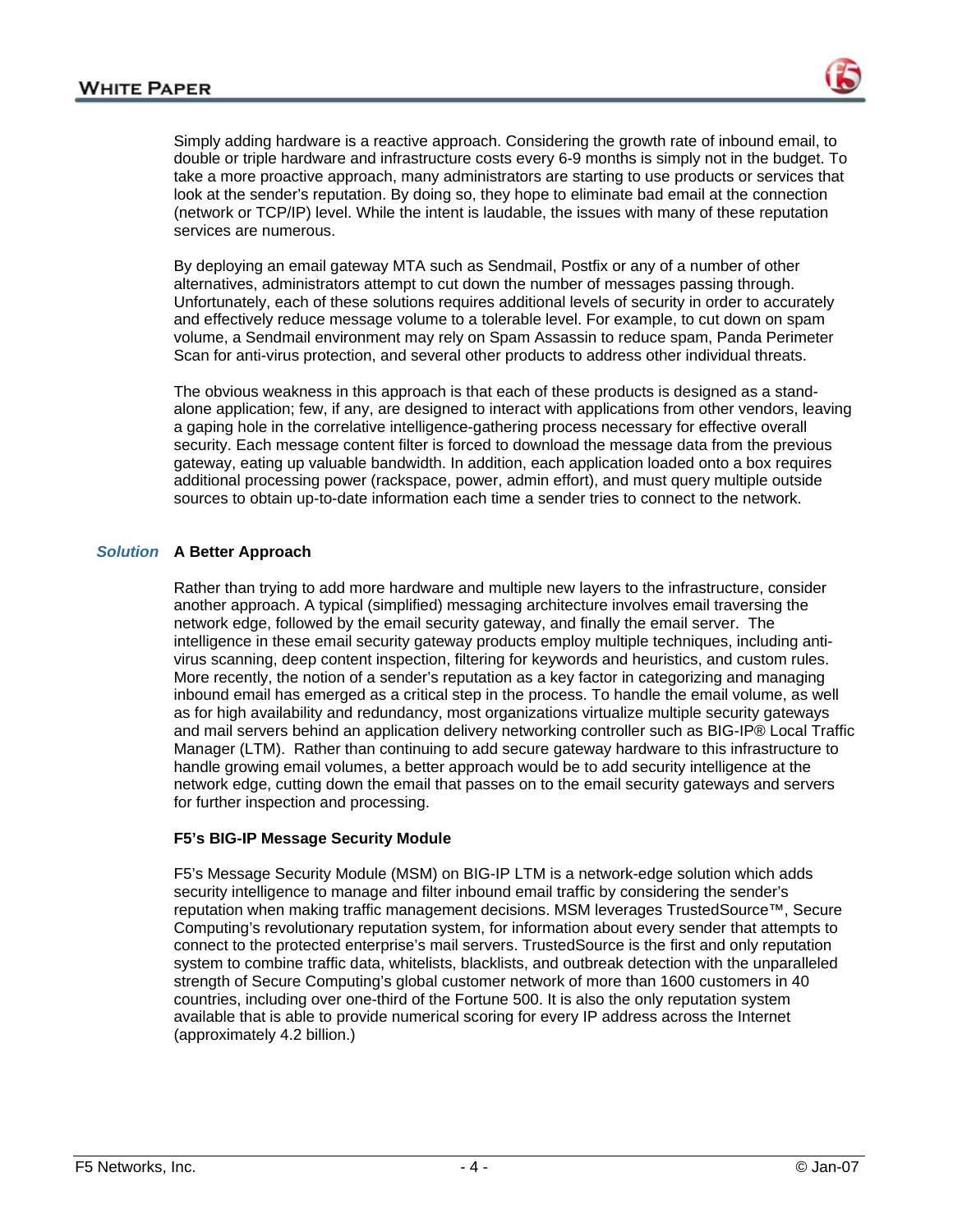

When BIG-IP receives an SMTP connection request, it will hold the response to the sender until the sender's reputation is checked against TrustedSource. An administrator has incredible flexibility in determining what to do with the email based on that reputation, including partitioning email traffic between various pools of email gateways and servers for "fast-tracking" known *good senders*, redirecting senders with questionable reputations, and immediately dropping known *bad sender* connections with an error code telling them not to retry the connection, as it will only lead to another rejection.

By filtering out known spam senders with MSM, administrators can eliminate up to 70% of their email volume right at the network edge. This significantly cuts down on the bandwidth and expanding hardware costs required to deal with the remaining 30% of email passed onto existing security gateways and mail servers, and helps maximize existing messaging security solutions already in place. Note also that adding an edge device before or after the traffic manager or load balancing device can complicate mail traffic flow and requires additional resources to ensure the high availability that is already built into the BIG-IP system.

### **Benefits of Implementing BIG-IP MSM**

BIG-IP MSM adds value to corporate email security efforts in several areas:

- **Decreased load on the network, security devices and messaging servers**  By identifying and blocking known "bad" IP addresses, MSM can reduce the intake of messages into the network by up to 70%. This is critical in handling the constantly increasing load of mail.
- **Infrastructure growth control** By significantly decreasing the load on mail servers, MSM allows organizations to handle the additional mail volume, often without the expense of adding expensive mail gateways or servers.
- **Increased effectiveness**  If a known spammer tries to use a new technique to evade detection, MSM will still recognize the origin of the message, causing it to be blocked. Email security solutions that do not employ IP-based reputation will be unable to maintain their effectiveness against new threats.